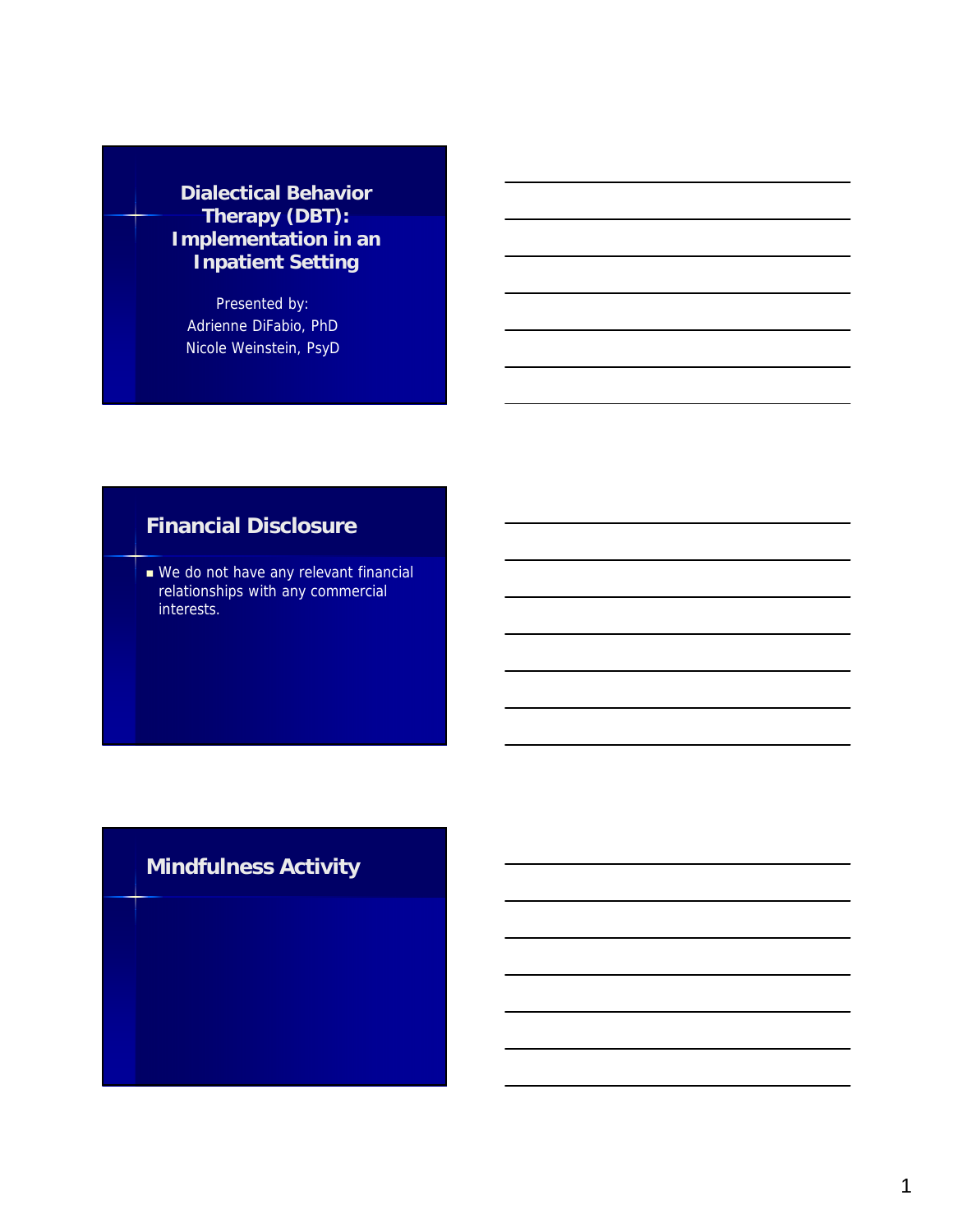#### **Objectives**

- To provide a brief overview of DBT as a treatment
- To describe Napa's process of implementing DBT on an inpatient unit
- To discuss the challenges that arose throughout the implementation process
- To discuss the way challenges were addressed
- To make recommendations to facilities regarding implementation

## **Overview of DBT Treatment**

- **•** DBT is a psychotherapy that combines standard cognitive-behavioral techniques for emotion control, tolerating distress and reality testing, with more eastern Buddhist approaches
- A focus is placed on dialectics with a balance between acceptance and change processes
- Teach patients how to balance their thoughts, emotions and behaviors Linehan, M.M. (1993). Cognitive Behavioral Treatment of Borderline Personality Disorder. The Guilford Press: NY.

#### **Goals of DBT: "What"**

- **Decrease life threatening behaviors**
- Decrease therapy interfering behaviors
- Decrease quality of life interfering

Linehan, M.M. (1993). Cognitive Behavioral Treatment of Borderline Personality Disorder. The Guilford Press: NY.

- behaviors
- Increase behavioral skills:
	- Mindfulness
	- Distress tolerance
- **Interpersonal**
- Emotion regulation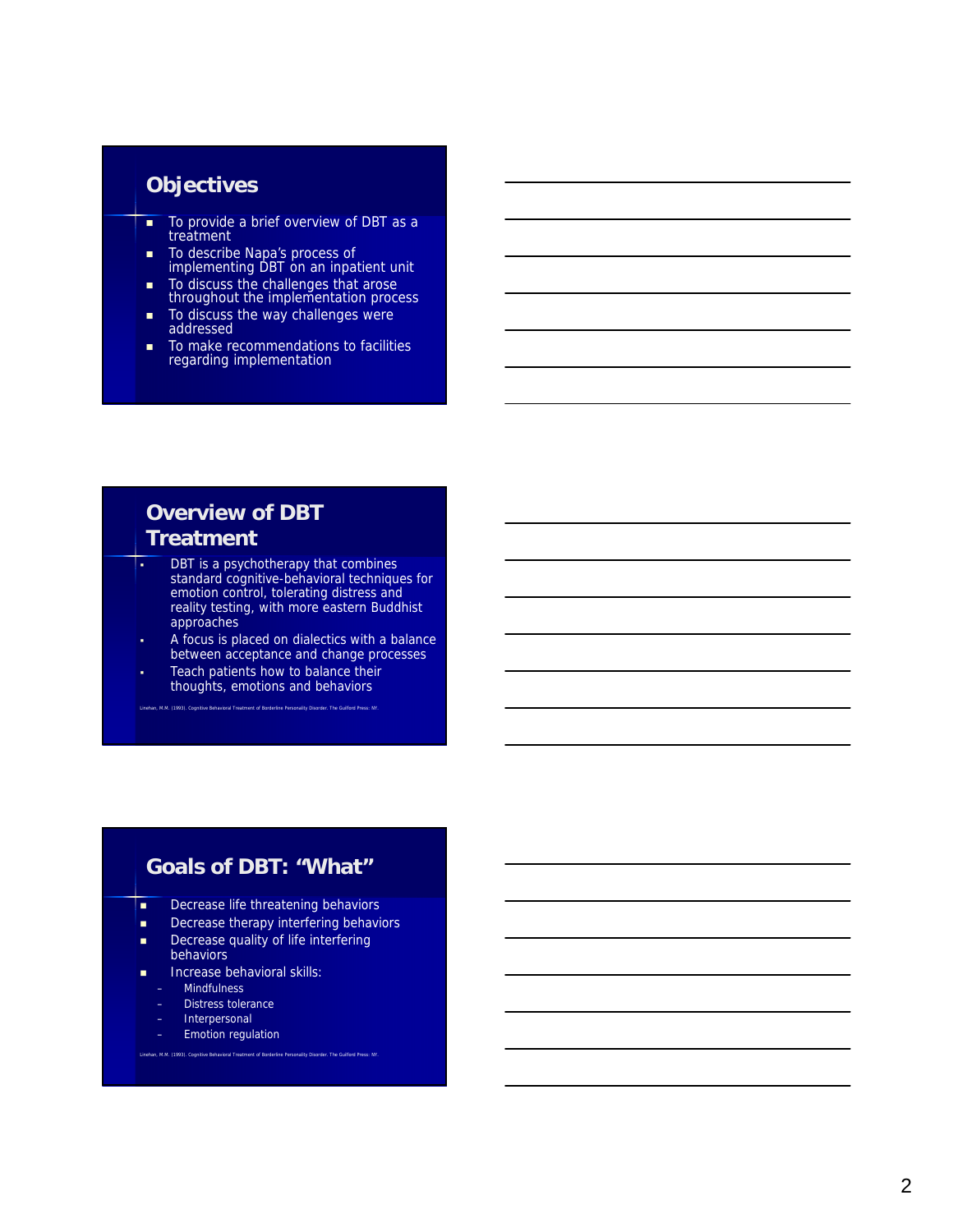#### **Goals of DBT: "How"**

- **Skills groups to enhance capabilities**
- **Individual therapy to improve motivation**
- **Homework assignments and milieu**
- coaching to assure generalization
- Milieu interventions and policy changes to structure the environment
- **Consultation and training to enhance and** improve therapist abilities and motivation

Linehan, M.M. (1993). Cognitive Behavioral Treatment of Borderline Personality Disorder. The Guilford Press: NY.

#### **DBT Implementation at NSH**

**At NSH, DBT has been implemented three** different ways to address different clinical issues.

- In July of 2012, DBT was implemented in a "clinic" model, in which patients from various units attended a DBT skills group on an "outpatient" basis and DBT was introduced to help them meet discharge criteria to the community, and decrease their length of stay in the hospital
- Components of DBT were provided on other units A comprehensive DBT model was implemented on a single unit

#### **Evolution of Implementing NSH's Comprehensive DBT Unit**

- In Fall of 2012, a comprehensive form of implementation was developed for a specific unit
- A DBT skills group and individual therapy were provided to these patients in October, 2012 along with consultation groups for the therapy providers.
- In March, 2013, all staff working on the unit received a 2 day, 8 hour training in DBT principles
- A consultation group for all unit staff was introduced
- Constant-in-sight nursing observations (CIO) changed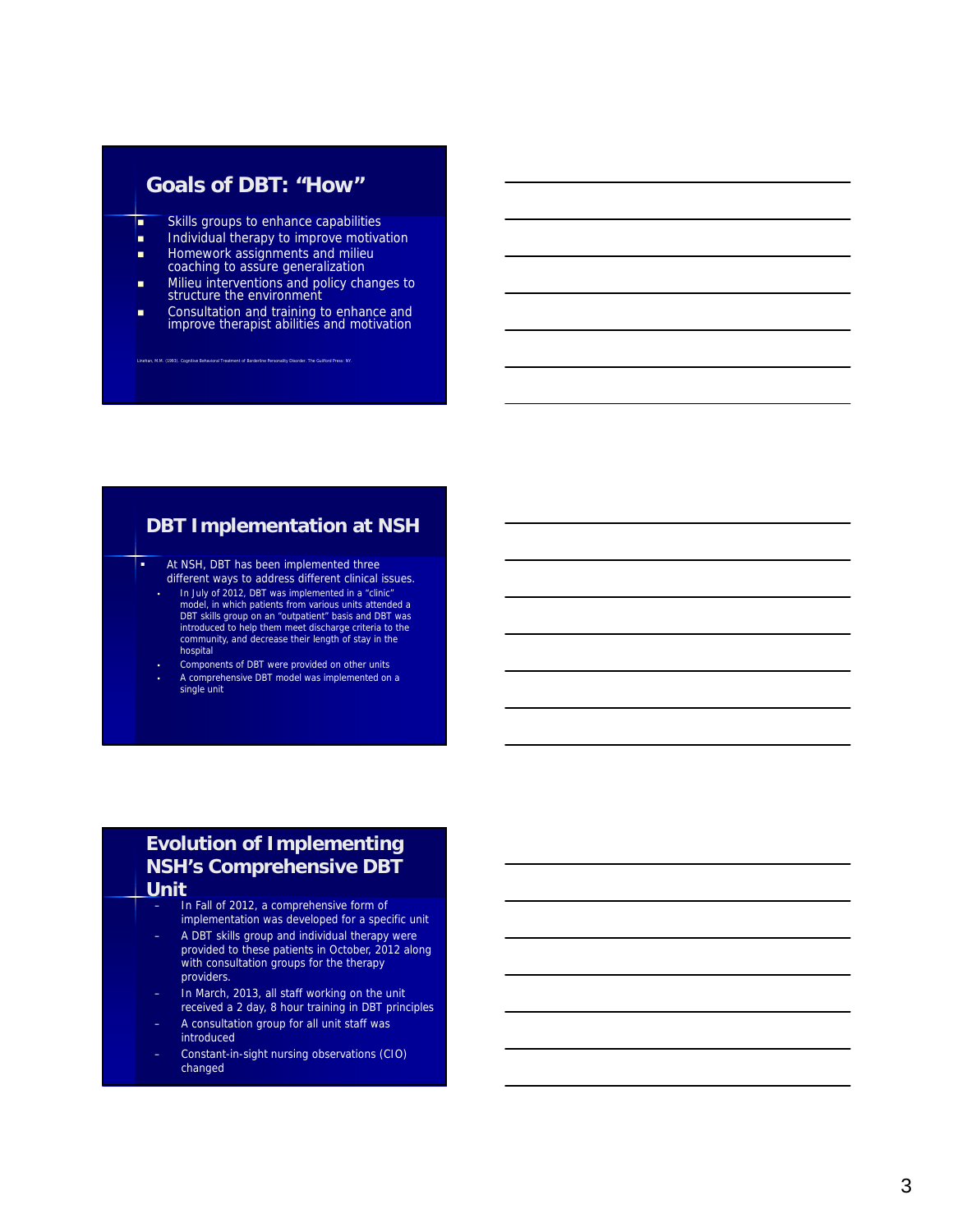#### **Treatment as Usual:**

- **Group therapy**
- Individual treatment focused on trauma work, cognitive behavioral therapy, token economy
- **1:1 observations following behaviors (reactive** rather than proactive approach)
- **Behavioral Plans**
- **Multilevel reviews through various committees** at the state hospital level (treatment as usual continued as the recommendation)

## **Why DBT Now?**

- **Individual interventions were not effective**
- **The need for a holistic and milieu** approach was identified
- **Prior treatment was only partially and/or** temporarily effective

#### Targets of Treatment When Implementing DBT at NSH:

- Patients were engaging in recurrent and severely dangerous behaviors
- Patients were diagnosed with Borderline Personality Disorder and/or impulsive behaviors that were not being fully addressed
- Staff injuries and assaults were on the rise
- DBT was suggested as a method to not only provide direct treatment to patients, but to provide a more therapeutic milieu to help provide stability to the unit.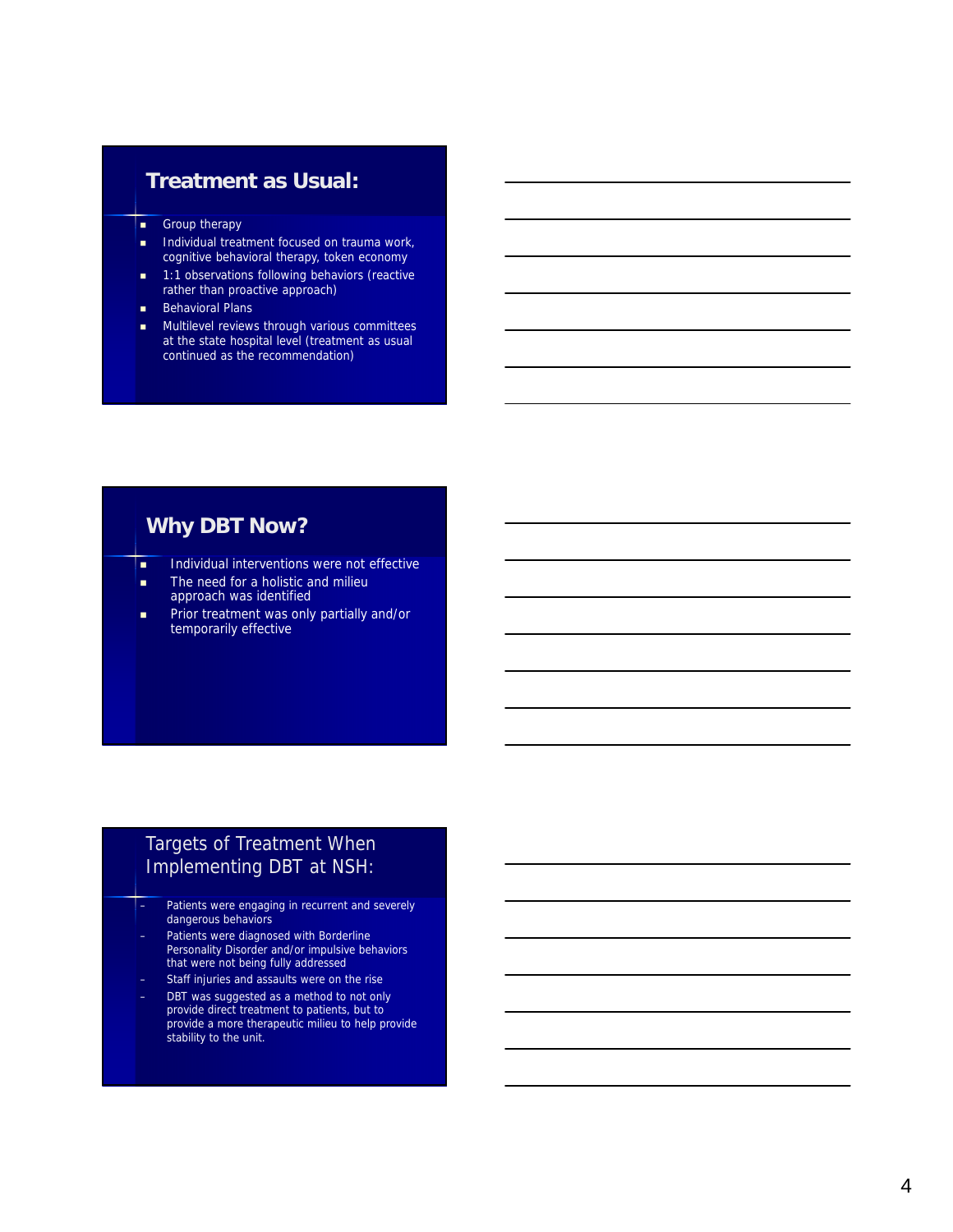#### What Patients Get This Treatment?

- Civil unit: Patient's were LPS conserved
- 6 Female patients
- Age Range: 18-49
- Primary Diagnoses: Borderline Personality<br>Disorder; Oppositional Defiant Disorder; Bipolar I<br>Disorder, Severe without Psychotic Features; Major<br>Depressive Disorder, recurrent, severe with<br>psychotic features; Schizoaffect
- *Secondary Diagnoses*: Cannabis Abuse, Alcohol<br>Dependence, Amphetamine Abuse, Borderline<br>Personality Disorder, Schizoaffective Disorder, Post<br>Traumatic Stress Disorder

## **What Unit Gets This Treatment?**

- **staff injury was high**
- **Staff burn out was high**
- **Staff felt unsafe**
- **Staff felt hopeless about the future of** their patients
- **Low staff morale**

## **General Theory of DBT at NSH:**

– What parts of the theory apply to our setting?

- Individual therapy
	- Diary Card – Behavioral Chain
- Skills group
- Homework group
- Milieu/telephone consultation
- Consultation group
- **ALL PARTS!!!!**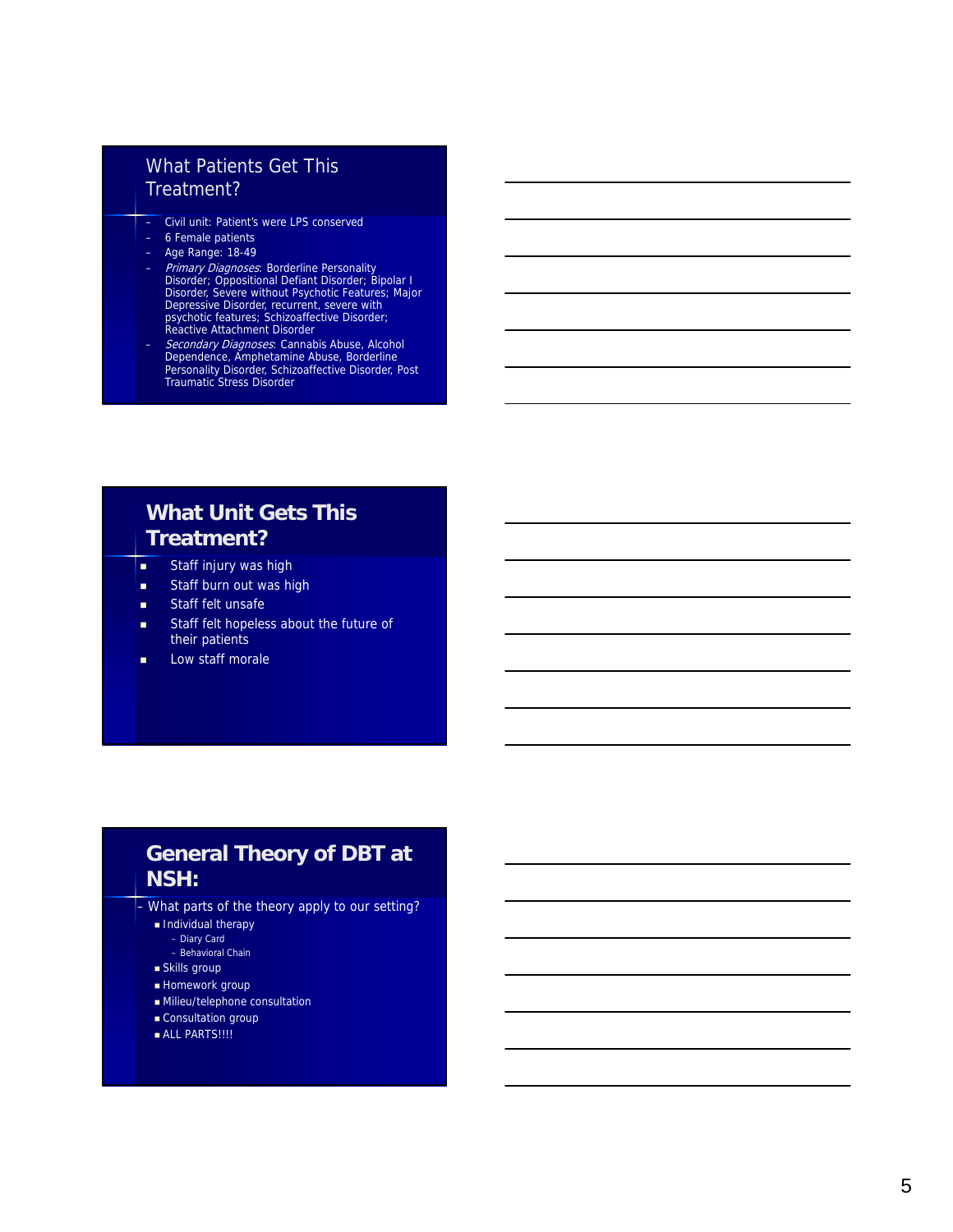#### **Who is Involved in Providing Active Treatment?**

- **All level of care staff and program** management
- **EXECUTE:** "Everyone is a therapist"

## **How Did Staff Receive Training?**

- Initially a grass roots approach, bottom up!
- Began training/consulting during morning meetings and shift exchanges (was not enough)
- 
- More training was necessary<br>■ Staff training occurred over 3 rounds of 2 day staff trainings (total 8 hours per training)
	- Mandatory Commitment required
- Quick reference cards made for the unit
- Each staff member received skills handouts
- Peer review/observation
- Evaluation of progress and needs

## **Interventions on Unit:**

- **Milieu interventions** 
	- Structured staff check ins/ "phone consultation"
	- Coaching and milieu interventions (whenever necessary)
- $\blacksquare$  Individual therapy (30 minutes-1 hour per week)
- **Consultation** 
	- Email consultation and correspondence between "consultants"
- **Groups** 
	- Mindfulness group (Intro/DBT "lite")
	- Skills group 2x per week (2 hours total)
	- homework group (1 hour per week)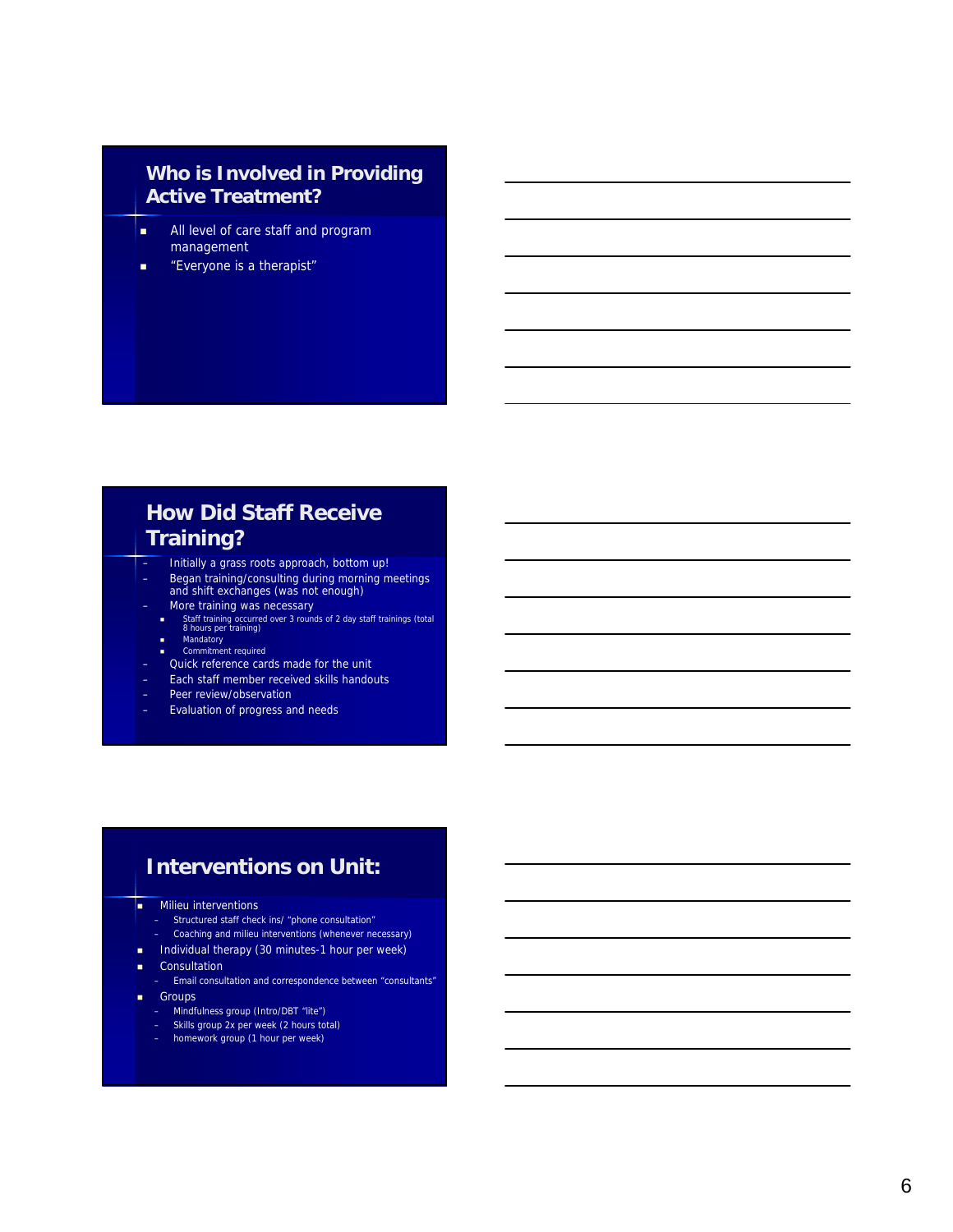#### **Interventions in the Environment:**

- **Plan developed to discontinue constant in**sight nursing observations for patients in DBT program, replaced by having nursing staff monitoring of all private areas (bedrooms, bathrooms)
- **Staff training for policy for initiating 1:1** observations
- **Staff training for staff providing 1:1**

#### Administrative Interventions**:**

- There are a number of administrative activities regarding DBT implementation that continue on a regular basis
- There is a DBT administrative coordinator
- The hospital DBT administrative committee meets at least monthly to discuss issues relative to DBT implementation at NSH
- Finally, there is unit administrative meeting that meets weekly to discuss issues specific to implementation of DBT on the unit we are discussing

## **Challenges During Implementation:**

- Unit and staff buy in
- Unit and staff commitment to treatment
- Patient buy in and commitment
- Administrative buy in
- Administrative commitment
- Administrative support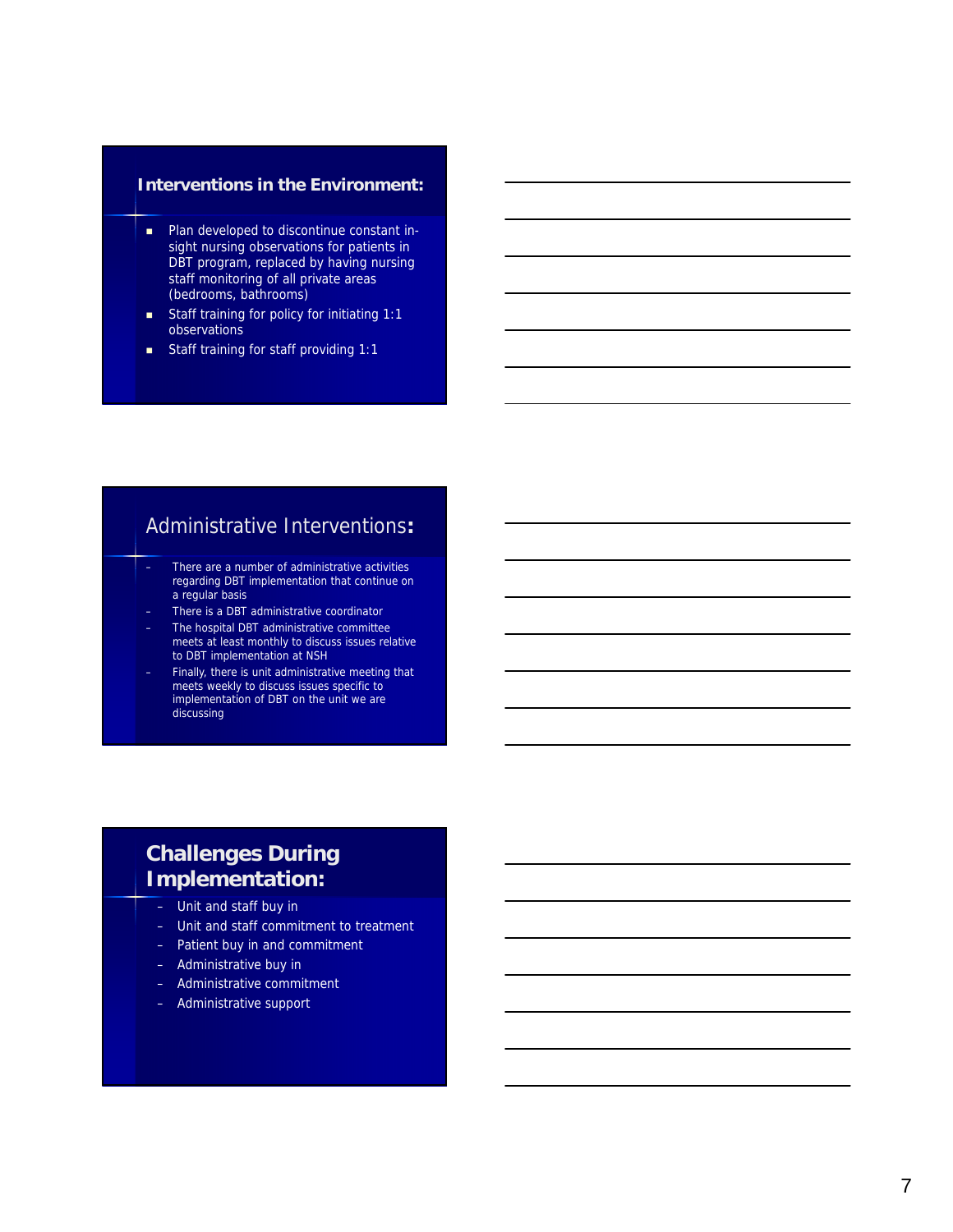#### **Specific Challenges During Implementation:**

#### – Staff resistance-

- Inconsistent staff "buy in", with some confusion about program and some "sabotage"
- Patients getting inconsistent messages about staff support of program Staff concerns about increase in violence on unit if treatment fully implemented
- What if staff don't want to be on a DBT unit?
- Staff who were not supportive of DBT program were moved to other units
- Problems with accurate implementation of the model:
	- Treatment was not being run in a valid and reliable way<br>■ There was only one skills group<br>■ Treatment providers were unsure of the model<br>■ There was no consultation group
	-
	-

## **Specific Challenges During Implementation:**

- Training coordination:
	- With morning, evening and night shifts how do you train everyone? Who gets trained?
- Resources:
	- Who is going to do the treatment?
- Time:
	- **No. 3** When does the unit get exposed to the skills and theory?
- Applying the model:
	- **Dutpatient model on an inpatient unit**

#### **How Do We Measure Change/Effectiveness?**

#### Patient Outcomes:

- **Decrease in self injurious behavior**
- Decrease in 1:1 observation
- Decrease in PRN usage
- Discharge from hospital

Staff Outcomes:

- **Staff call in rates**
- Staff injuries
- Improved morale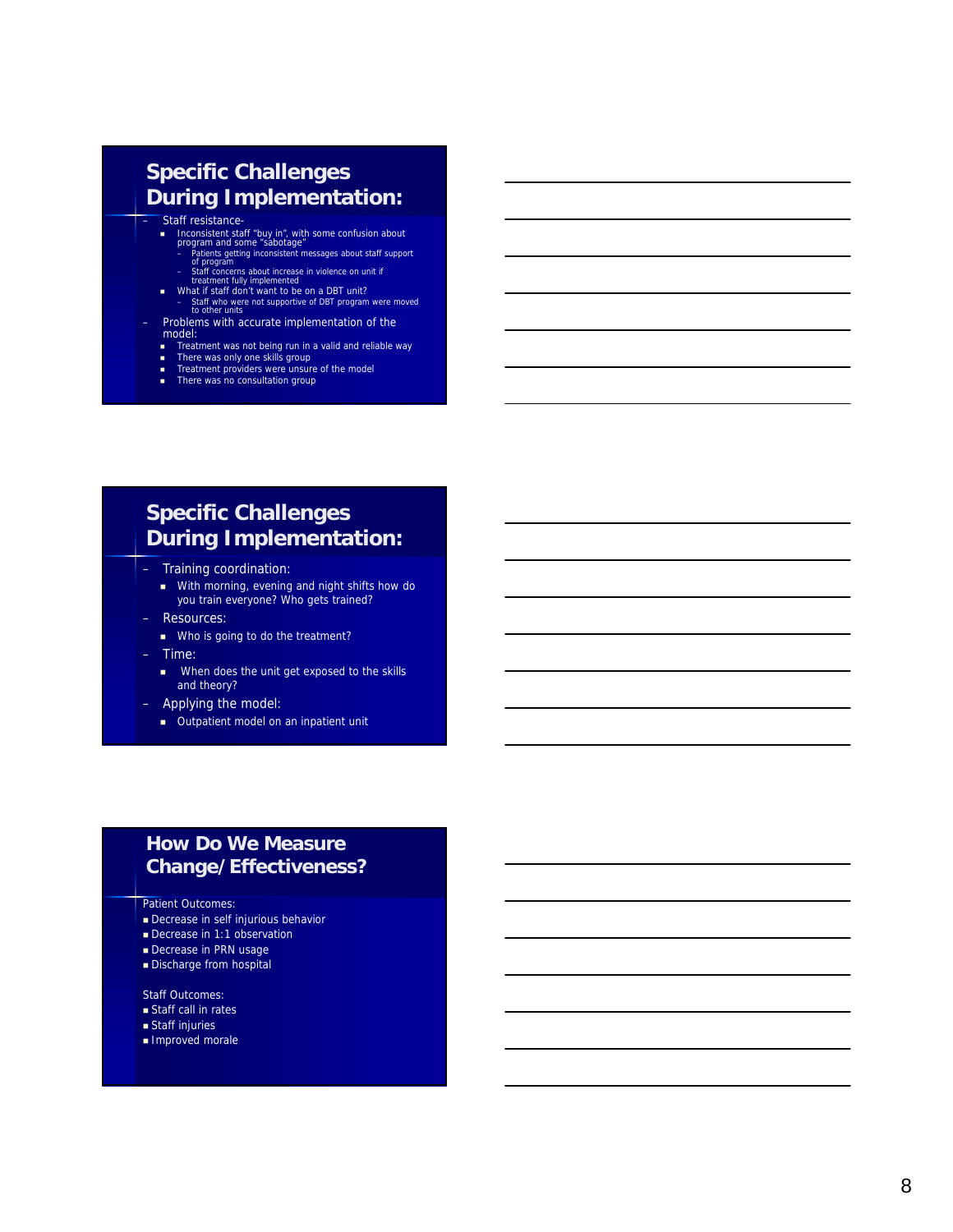## **Patient Outcomes:**

| Frequency of patients engaging in dangerous behavior:<br>п |                        |                         |
|------------------------------------------------------------|------------------------|-------------------------|
|                                                            |                        |                         |
| Physical Assaults on Others:                               |                        |                         |
| <b>Patient Population</b>                                  | Mean incidents pre DBT | Mean incidents post DBT |
| <b>Patients in DBT</b>                                     | 6.0                    | 1.5                     |
| <b>Total Patients on unit</b>                              | 19.3                   | 5.3                     |
| Self-Injurious Acts:                                       |                        |                         |
| <b>Patient Population</b>                                  | Mean incidents pre DBT | Mean incidents post DBT |
| <b>Patients in DBT</b>                                     | 8.2                    | 3.5                     |
| <b>Total Patients on unit</b>                              | 8.0                    | 4.7                     |
| Episodes of Seclusion or Restraint*:                       |                        |                         |
| <b>Patient Population</b>                                  | Mean incidents pre DBT | Mean incidents post DBT |
| <b>Patients in DBT</b>                                     | 8.4                    | 1.7                     |
| <b>Total Patients on unit</b>                              | 15.4                   | 4.8                     |
|                                                            |                        |                         |
|                                                            |                        |                         |

# **Patient Outcomes:**

#### **Discharge:**

- 4 patients were discharged from the program
- 1 patient returned to NSH after 13 days
- 1 patient resided in the community for over 6 months before returning to the state hospital
- 2 patients have remained in the community (over 5 months and 2 months)

## **Staff Outcomes:**

- **For Nursing Staff:** 
	- 86% said "I feel safer on A-1 since the unit began using DBT"
	- 80% said "I feel more hopeful about patients' progress since A-1 began to use DBT"
	- 80% said "I like working on A-1 more since the unit began DBT"
	- 20% said "My job is harder since A-1 began to use DBT"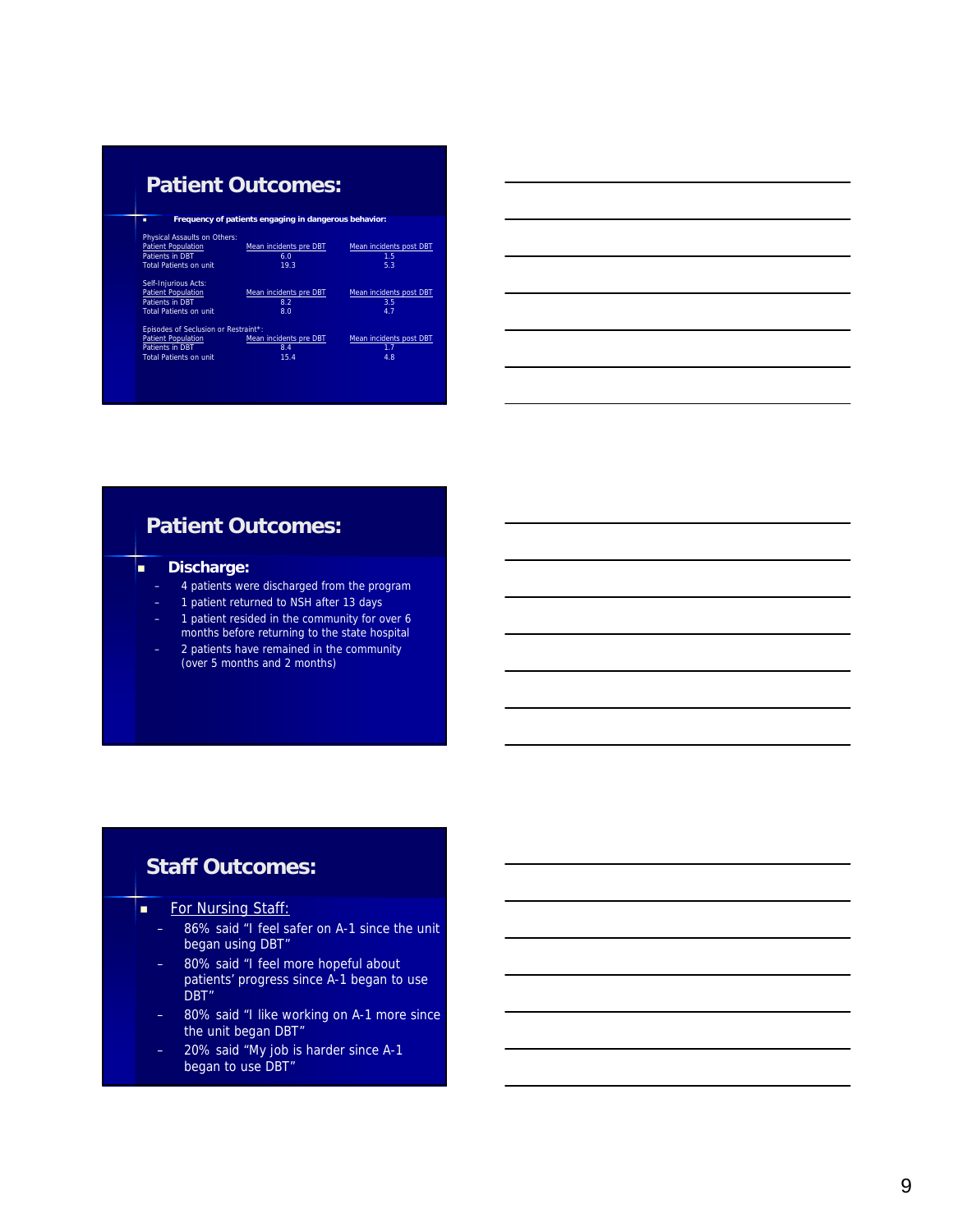#### **Staff Outcomes:**

- For Ancillary Staff:
	- 100% said "I feel safer on A-1 since the unit began using DBT"
	- 100% said "I feel more hopeful about patients' progress since A-1 began to use DBT"
	- 100% said "I like working on A-1 more since the unit began DBT"
	- 0% said "My job is harder since A-1 began to use DBT"

## **Conclusions and Recommendations**

- **Although grass roots implementation was** required to gain support, investing up front may make training and implementation easier and more effective (no repeating of issues)
- **Current data is not large enough to be** generalizable
- Need to implement sustainable program for an indefinite period of time
- **Forensic commitment related concerns may** arise that are not accounted for at present with a civil population

## **Conclusions and Recommendations**

- **Expanded consultation groups to meet needs** of various populations and growing DBT program
- **Consultation with outside agencies to** evaluate competencies of practicing clinicians at NSH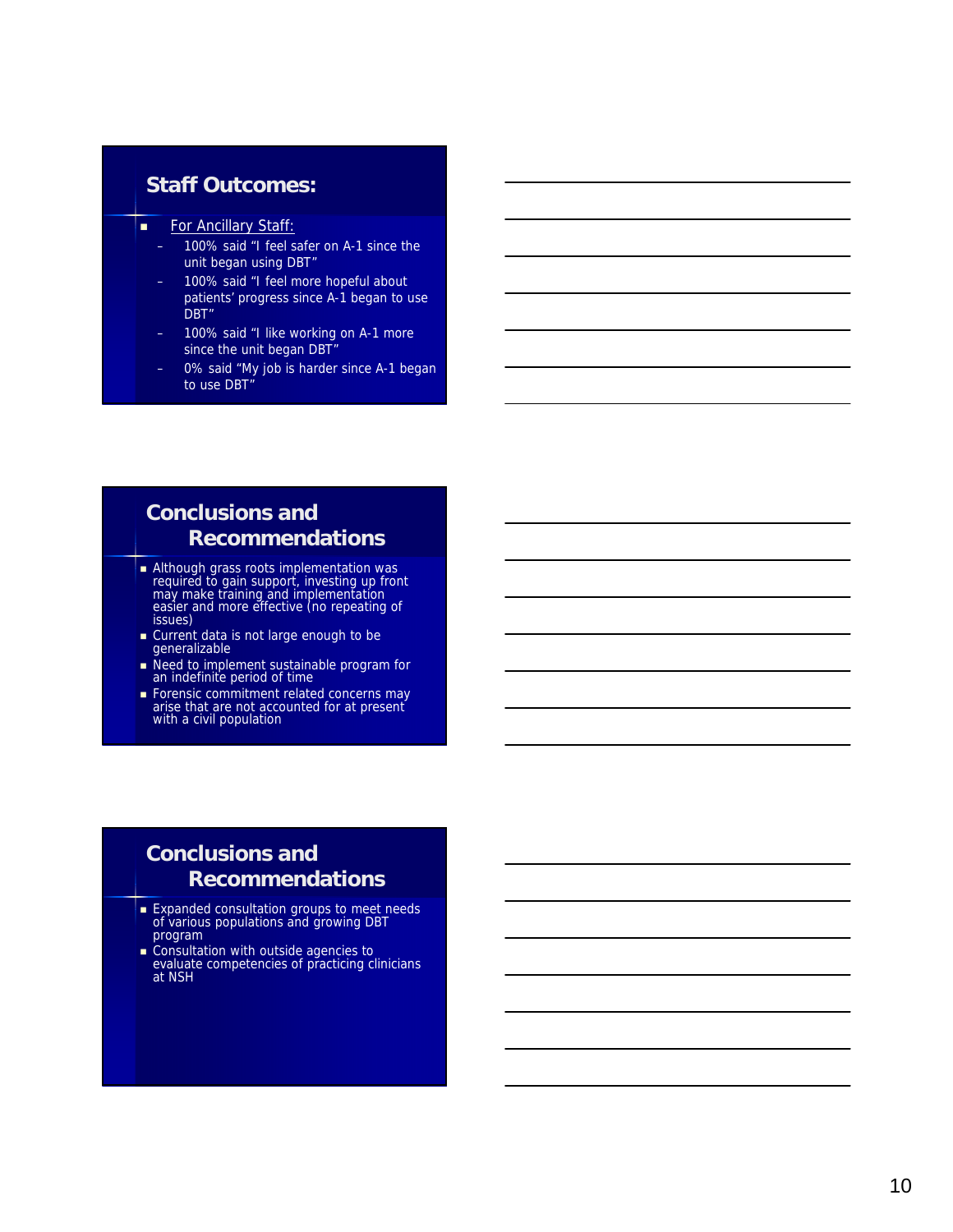## **Future Directions**

- **Hospital wide training (began February 2014)**
- Unit based implementation on acute PC 1026 and PC 2972 unit (forensic units) beginning in March 2014
- Follow up studies of efficacy based on patient movement to lower acuity units (i.e. intermediate and discharge units)
	-
	- Measurements of decreased behavioral problems Measurements of decreased PRC and higher level reviews for patient behaviors Measure staff satisfaction Measure staff burnout Measure staff injury
	-
	-
	-

## **Future Directions**

- **Within hospital proctoring to assist hospital** staff in adhering to the model
- **Within hospital evaluation to ensure model** does not become diluted
- **Follow up training for new staff hired to** ensure implementation is consistent
- Addressing forensic issues (e.g.: court or hospital mandates) that may arise if treatment is not completed by the patient (i.e. early discharge)
- **Liaison work with the hospital and external** agencies to adhere to model of DBT

#### **Questions?**